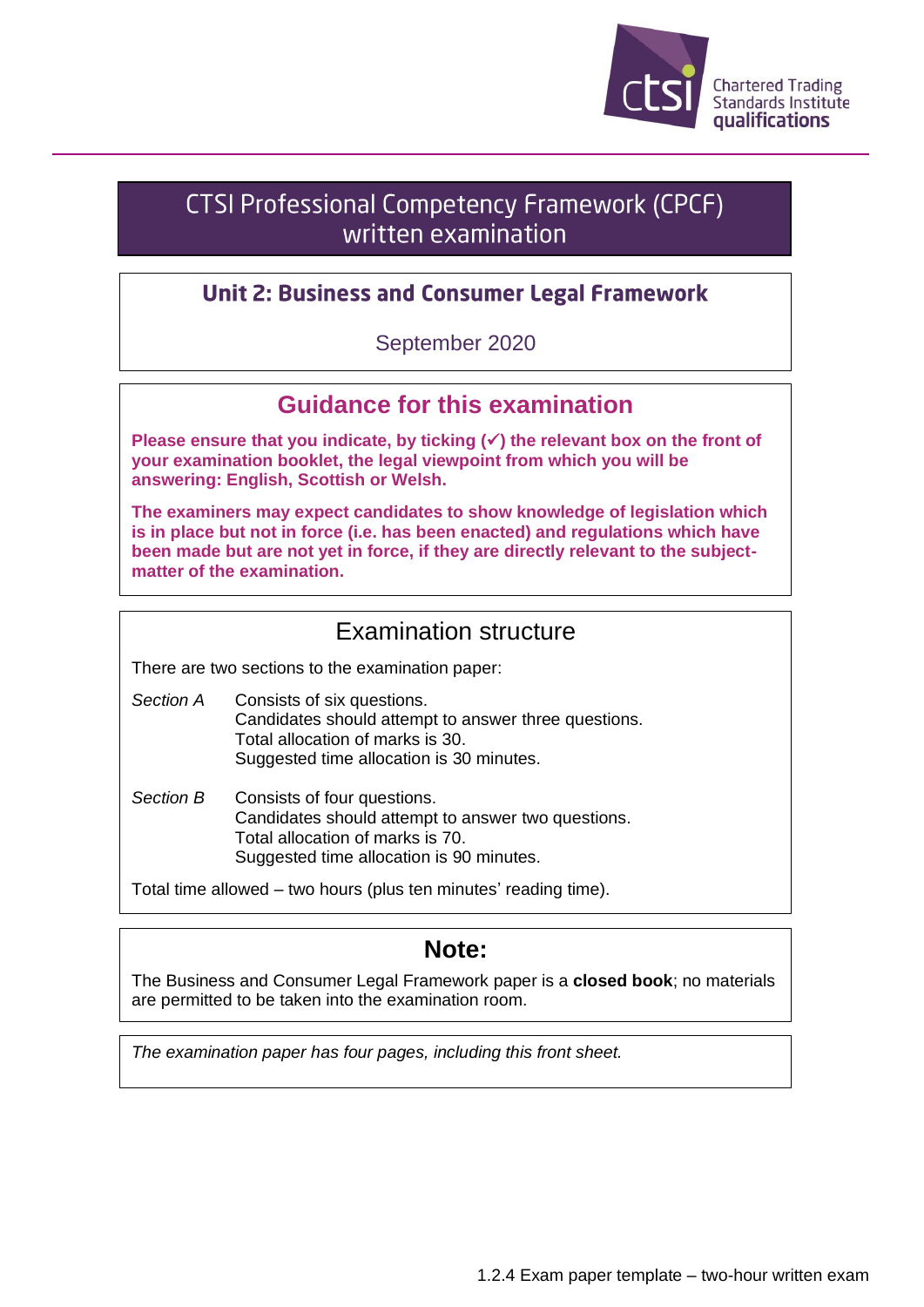Section A Candidates should **attempt to answer three questions.** Each question carries ten marks. Total: 30 marks.

- 1. Using examples, explain what is a 'super-complaint' and which organisations would take any action concerning such a complaint.
- 2. Regulatory teams sit within local authorities.
	- a) Briefly discuss how this can vary across different areas. (3)
	- b) Using examples, briefly explain the difference between the statutory and non-statutory functions carried out by regulators. (3)
	- c) Briefly explain how this can be affected by devolved Government in respect to consumer protection. (4)
- 3. Drawing on two different examples and using case law to support your answer explain the concept of assured advice under the Primary Authority system and how this differs to other advice trading standards officers may provide to businesses.
	-
- 4. In the UK there are a number of different types of business entity. Briefly explain what these are and how they differ.
	- (10 marks)

(10 marks)

- 5. Briefly discuss the benefits that membership of a trade association could provide to a business.
	- (10 marks)
- 6. Briefly explain how you can obtain feedback from those you regulate and the value this will bring to your service.

(10 marks)

**Section A: total of 30 marks.**

**End of section A**

1.2.4 Exam paper template

2

(10 marks)

(10 marks)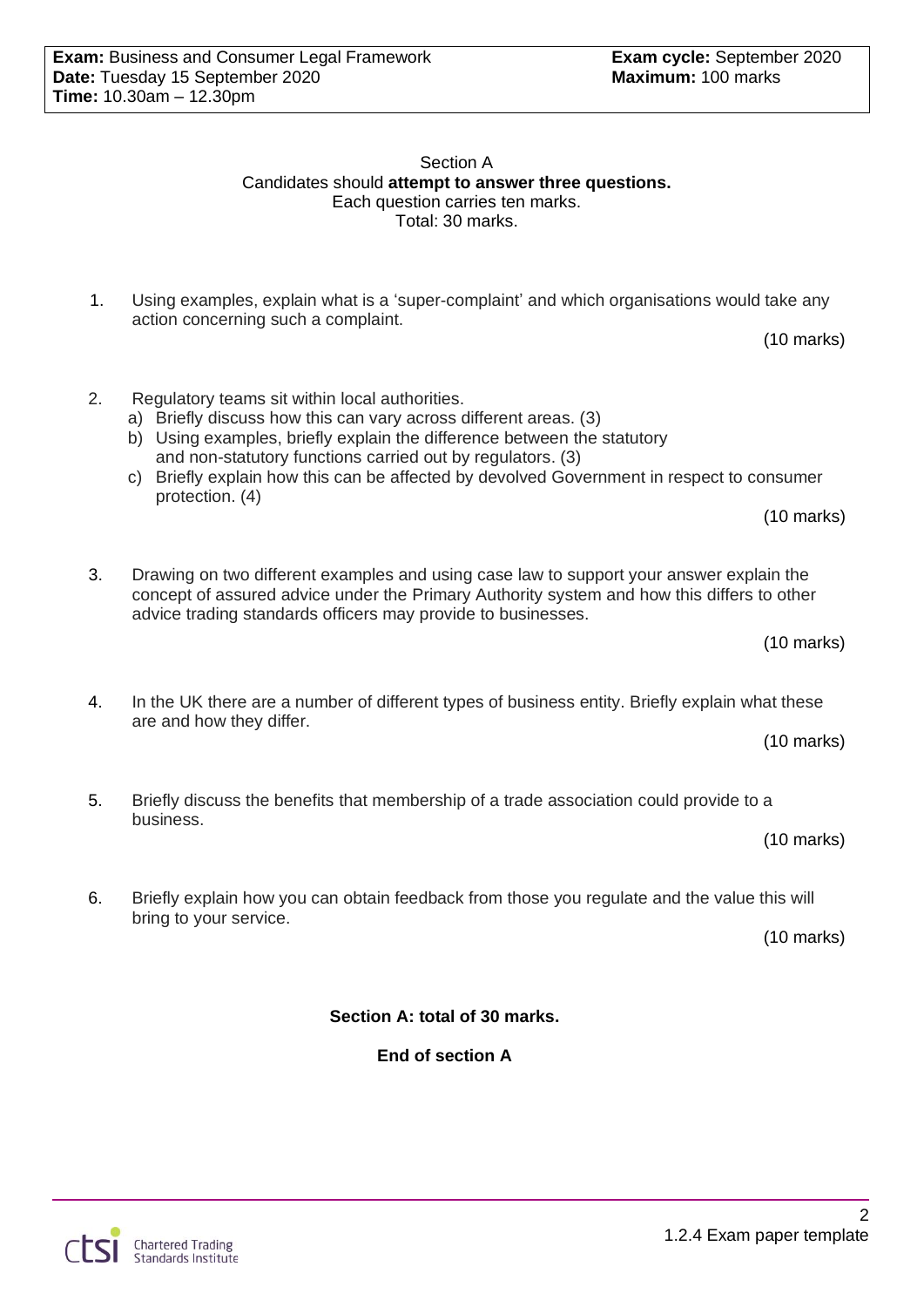#### Section B Candidates should **attempt to answer two questions**. Each question carries 35 marks. Total: 70 marks.

- 7. You are a trainee trading standards officer at Blankshire County Council. Your colleague, a qualified officer, has asked you to assist with a visit to Soggy Sandwiches, a small local shop, following complaints from local consumers about a lack of information in the shop.
	- a) Explain what you will need to do to ensure you are fully prepared for the visit.

(15 marks)

Once you have obtained the information required to prepare for the visit, you and your colleague enter the shop at midday. The shop is very busy. Your colleague pushes through to the front of the queue and demands to speak to the manager immediately about a number of complaints that have been received. The manager asks you both to return later that afternoon but your colleague refuses and shouts at the manager that it is her responsibility to comply with the law.

b) With reference to any guidelines and relevant legislation, discuss if there was anything wrong with the visit and what could have happened differently.

(20 marks)

(Total 35 marks)

- 8. Your cabinet member has requested a briefing document about the different trader approval schemes that seem to be available.
	- a) Explain how you will research the different trader approval schemes.

(15 marks)

b) Drawing on your research, write a briefing document detailing the different options available, and the advantages and disadvantages of three different types of scheme.

(20 marks)

(Total 35 marks)

**Section B continues over the page**